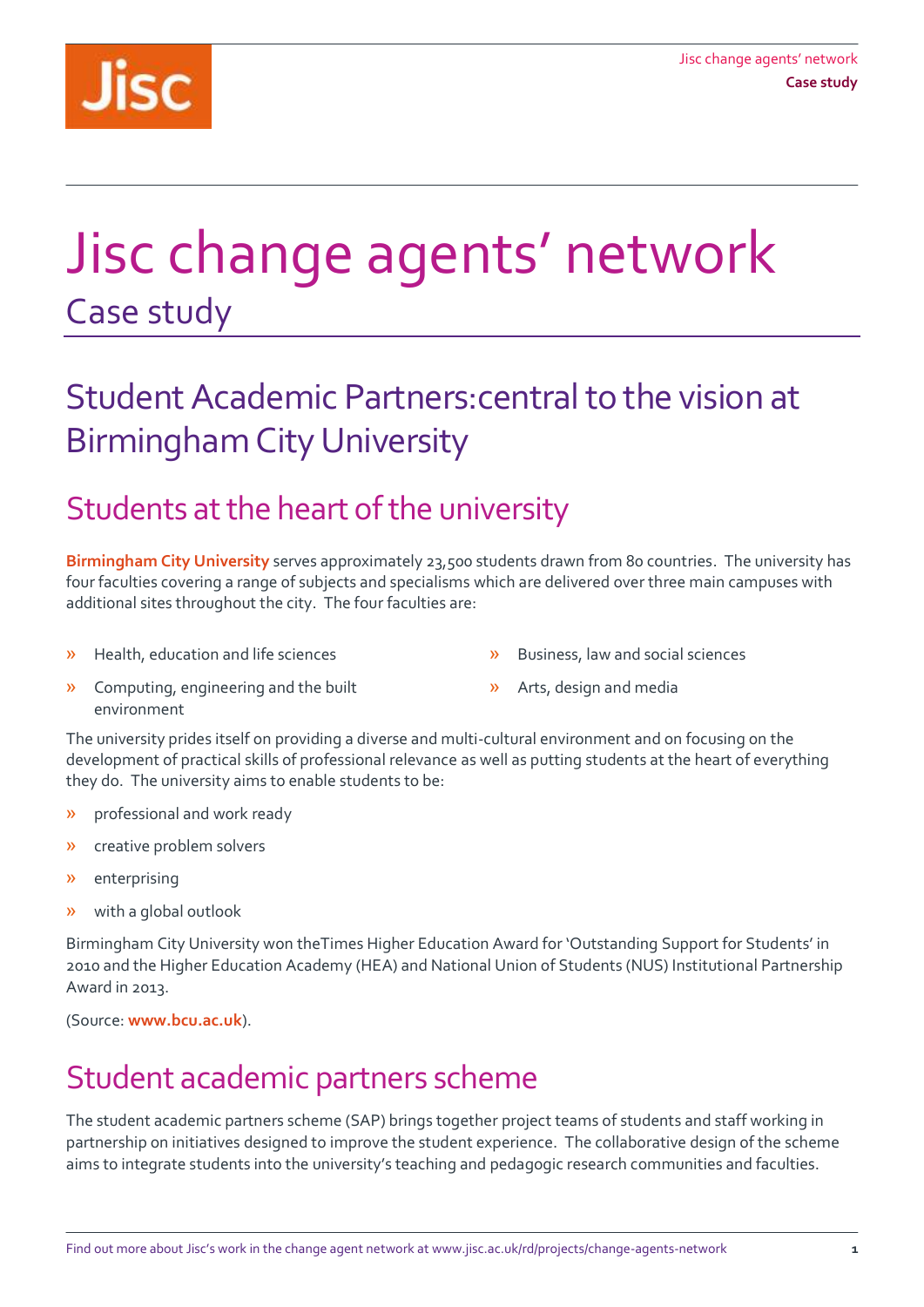

The SAP scheme grew from early discussions in 2008between the director of learning experience (previously titled director of learning and teaching), faculty staff and key student union representatives around the need to create a greater sense of learning community. This had been identified as an area of concern from national and internal surveys.

The philosophy underpinning the SAP scheme and student engagement activity at BCU was that it should be a meaningful partnership, have an impact on the learning community, put students at the heart of design and delivery as well as that the activities and lessons learned should be proactively disseminated both across the university and to other institutions.

#### **T-SPARC**

The **[Technology-Supported Processes for Agile and Responsive Curricula](http://jiscdesignstudio.pbworks.com/w/page/36560187/T-SPARC%20Project)** project (T-SPARC) led by Birmingham City University and funded through the **[Jisc transforming curriculum delivery through technology programme \(2008-12\)](https://www.jisc.ac.uk/rd/projects/curriculum-design)** ran alongside, and contributed to, development on student engagement. Exploring the role of technology in curriculum delivery was part of the university's wider redesign of the learner experience (RoLex) initiative. The T-SPARC project also produced a wider **[stakeholder engagement model](http://jiscdesignstudio.pbworks.com/w/page/27046505/T-SPARC+Stakeholder+Engagement+Model)** which could be used when considering the development of student engagement activities.

### **Funded projects**

In December 2008 the university's Centre for the Enhancement of Learning and Teaching (CELT) and the Students Union (BCUSU) developed and formally launched the SAP scheme, inviting collaborative student-staff teams from each faculty to identify educational development projects. Over 35 project proposals were submitted in this first round, 24 of which were funded through the SAP scheme. These first projects included initiatives designed to improve communication between students and staff, the evaluation of online peer assessment tools and the development of new services.

SAP projects conducted over the last eight yearshave typically centred around four main themes:

- » Development of new content (learning, resources, assessment approaches, curriculum focus)
- » Consultation and communication (surveys, networking projects, community building, student engagement focus)
- » Employability (employment, professional practice and placement experience)
- » Thematic (progression, retention, first year experience, internationalisation)

In 2016 over 100 projects are being supported under the SAP scheme and its sister mentoring programme (StAMP). Between 2008 and 2015 over 600student engagement projectsthat focus on improving the learning experience have been completed involving over 1200 students.

### **Recognising student commitment and effort**

Those seeking funding for SAP projects apply on line and bids are scrutinised against criteria. One of the key criteria is to assess the partnership between students and staff in the design and proposed delivery of the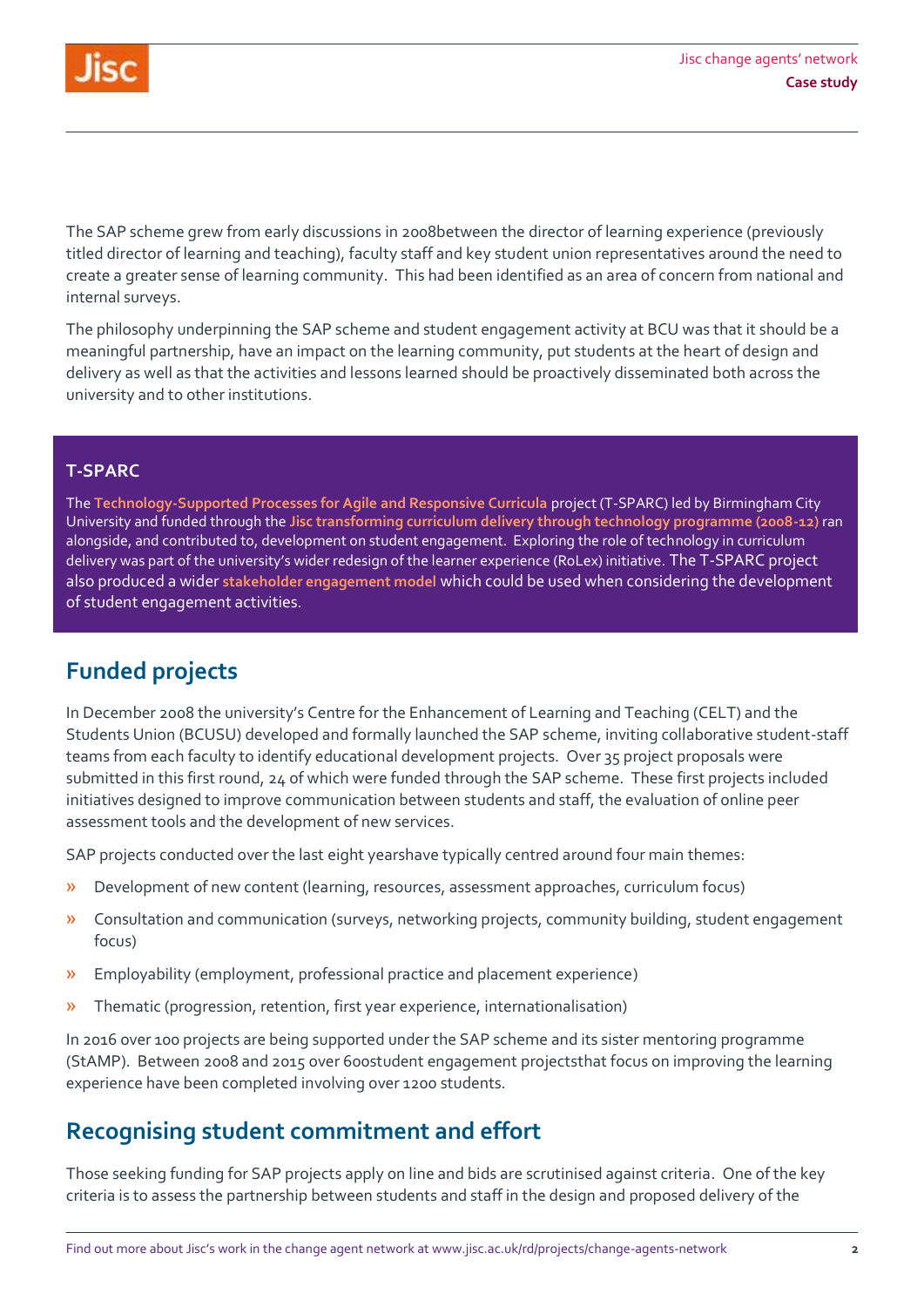

project. Students participating in SAP projects are paid at a rate of £10 per hour for up to a hundred hours work to recognise their commitment and effort. They value the professional skills they learn and how this can enhance their employability prospects.

Students are also able to work towards an accredited qualification to recognise their student engagement activities. The Student Knowledge in Learning and Leadership (SKILL) course was developedin 2014 and is accredited by the Staff and Educational Development Agency (SEDA). The course involves three full days of student development plus self-directed work and is designed to:

- » Develop students' skills and knowledge in learning and teaching
- » Enable students to articulate and communicate the skills and development they gain from their student engagement experiences

Students who took part in the coursein 2014 were enthusiastic about their experiences:

*"SKILLwas a really rewarding course that allowed me to develop a whole range of skills from presenting and teaching, to improving my employability as a whole. It was really nice to look back and reflect over my time at university and the teachers are great at supporting you with this. It's even better that you get a nationally recognised certificate at the end."*  **Megan Caulfield, 2014 Graduate in Media and Communications (Journalism)**

*"The SKILL course not only helped me to present myself with confidence but changed the way I felt about my employability and career prospects for the future."*  **Katie Llewellin student on SKILL course and 2014 Vice President Student Experience at BCUSU.**

Students have been motivated to participate in projects because of the potential impact on the development of their academic and research skills, core competencies and on their future in terms of increased employability. The financial support offered is also a motivating factor, but so too is the altruistic element in that they feel their activities are enhancing the experience for future students. They have also appreciated the increased impact of the student voice and how their views and concerns are responded to.

For staff, the motivation to participate includes the additional resource SAP activities offer and the positive impact this can have on delivery of learning, increased knowledge for content and the narrowing of any perceived gaps between students and staff. Student engagement seeks to address the division between staff and students or 'Us and Them' through greater provision and potential for formal and informal connections.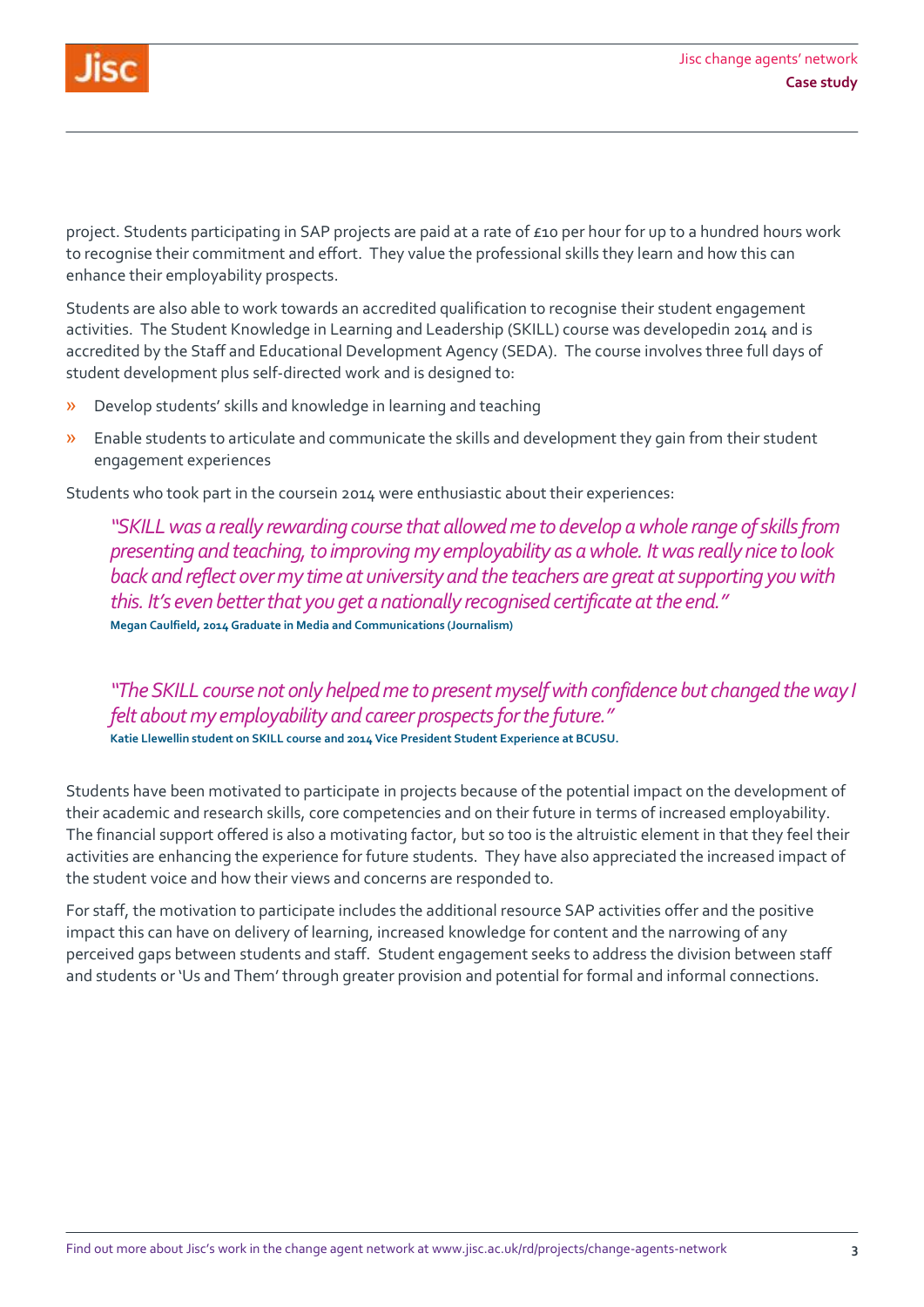

### **SAP in action**

Some examples of SAP work in action include:

#### **Top Ten Tips: BSc (Hons) Radiography**

Current Radiography students worked to reduce anxiety for new starters by creating three online videos and a supporting community. The videos provide tips under three categories: Academic Studies, Clinical Practice and Social Activity.

#### **When Your First Year is Also Your Last Year: BA (Hons) Early Childhood Studies Top-up degree**

This project recruited three Student Curriculum Design Consultants to work with staff and the current cohort of Early Childhood Studies Top-up degree students to identify ways in which the transition into University-life and top-up degrees could be enhanced. The consultants worked with the course team to develop support materials and amendments to course design in response to these consultation findings.

#### **Student Life Hacks – Video Series: Faculty of Computing, Engineering and the Built Environment (CEBE)**

Staff and students produced a series of short, informative YouTube videos for the faculty, acting as 'how to guides' for a number of academic and technical skills e.g. Harvard Referencing, academic writing. They were designed to provide student friendly explanations and give more lecture time to course content.

#### **Preparing to Moot – A Step-by-Step Guide: BA (Hons) Law**

This project supported three second year Law students to research and draft a book around Mooting. The book, 'Preparing to Moot,' is being published by Routledge and aims to provide a step-by-step guide for students new to mooting on how to analyse problems and research relevant laws.

### The Student Academic Mentoring Programme (StAMP)

The StAMP scheme grew out of the SAP programme as it was noticeable that in the first couple of years a number of mentoring type projects were being proposed. StAMP drew upon a partnership with colleagues at Northwest Missouri State University. The aim of the scheme is to support student progression and achievement through peer-mentoring. More experienced students provide the peer-to-peer mentoring with guidance and support from academic staff.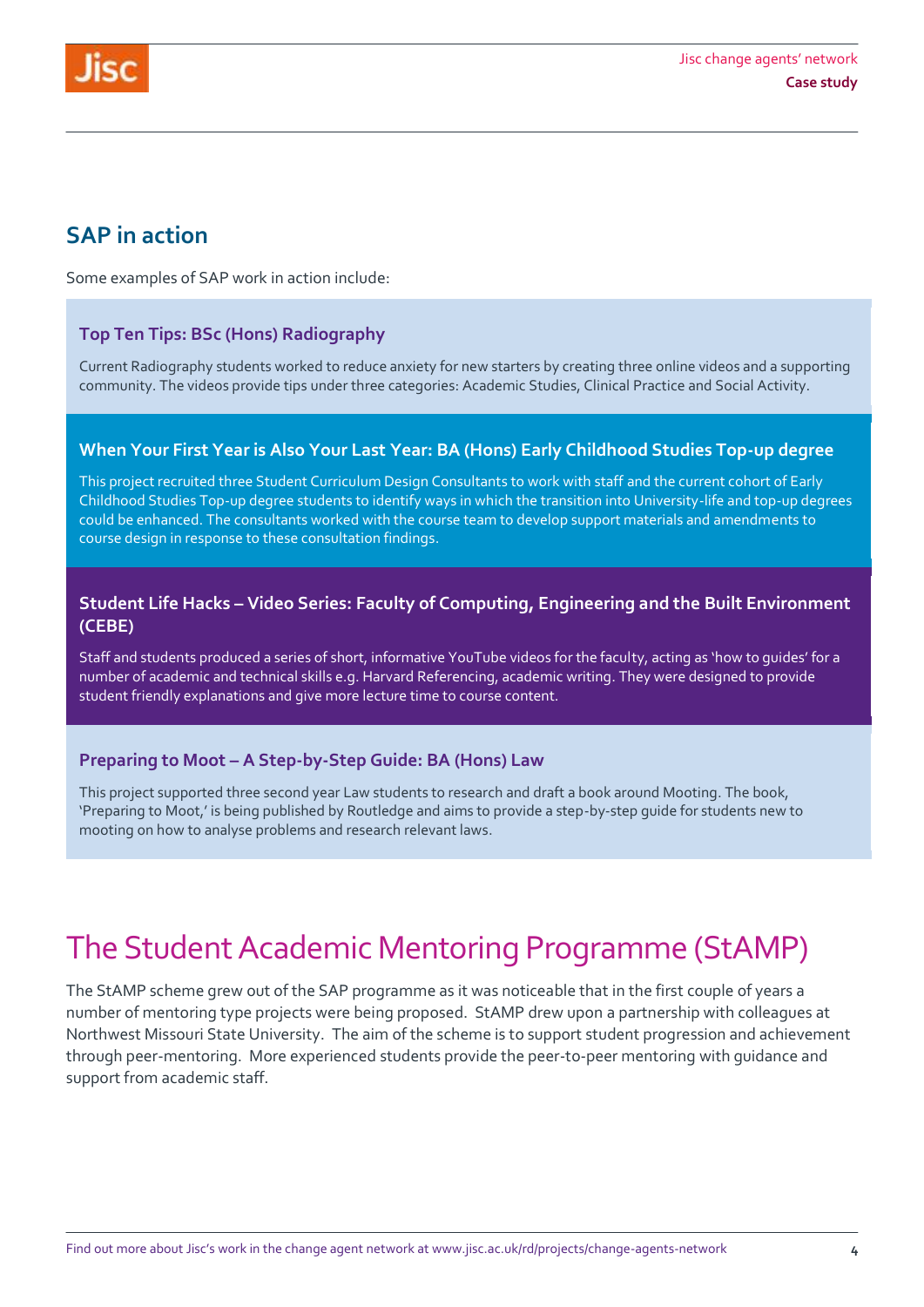

The StAMP scheme supports between 30-45 projects each year and the type of mentoring activities include:

- » Discussion group mentoring for specific modules that provides extra assistance in disseminating module content
- » Workshop mentoring that encourages students to apply theory from lectures in a practical environment
- » One-on-one academic assistance mentoring/coaching which follows a more traditional 'tuition' model of academic assistance for modules. This is provided on a drop-in or appointment basis.
- » Teaching assistant mentoring to provide assistance for academic staff for specific modules. The type of assistance may include supplemental instruction for students, demonstrations, course development or lesson implementation.
- » Course induction mentoring that provides guidance on how to succeed, an introduction on the expectations of the university, induction sessions and a student perspective of the course, the university and Birmingham.
- » Employability mentoring to assist students to build their Curriculum Vitae, portfolios, covering letters, jobsearching and interview practice.
- » Placement mentoring offering advice, support and assistance for students while they are on placement.

Employing and upskilling students to support their peers in a mentoring capacity both with academic studies and out-of-class activities has removed barriers and addressed student worries. Some mentoring is done online using Moodle and Facebook. The mentoring scheme has now been expanded to include supporting students prior to their arrival at BCU through pre-transition activities. It has been noticed that many projects arefocusing on the first year experience of students, in particular, and other transitional phases.

Examples of StAMP projects include:

#### **Academic Mentoring for Success for Internationals: MA Interior Design**

A part-time, second year student provided one-on-one academic assistance by mentoring an MA Interior Design cohort, made up entirely of international students in their first year of overseas study. The mentoring contextualised the cultural and language aspects of the Interior Design course and helped students' communication skills.

#### **Partners in Braille: BSc (Hons) Rehabilitation Work (Visual Impairment)**

Partners in Braille was a mentoring project that supplemented 1.25 hours of first year scheduled teaching time for Braille in the School of Allied and Public Health Professions. This was achieved through weekly or fortnightly one-to-one Braille mentoring by second years and enhancement of the Braille club.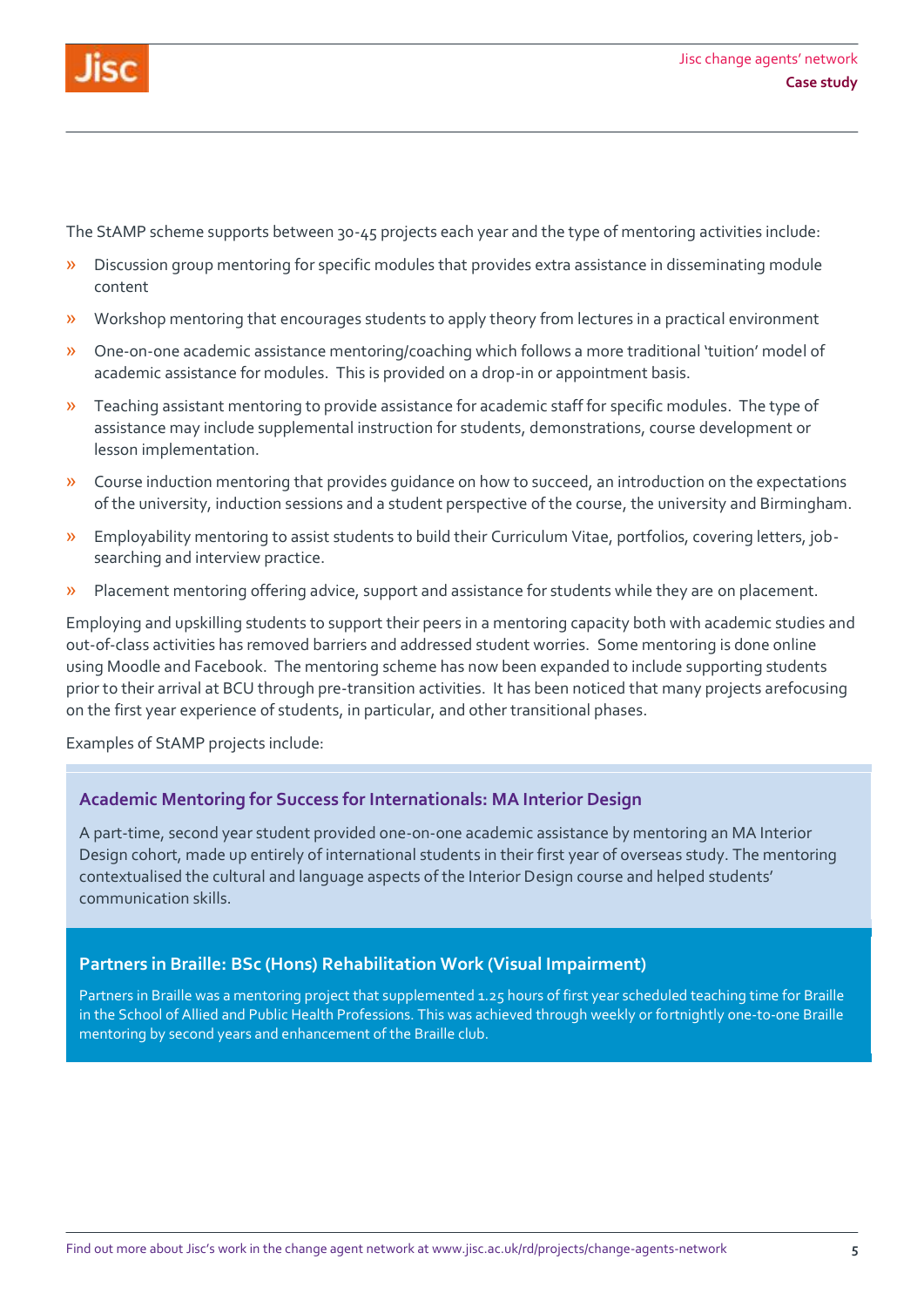#### **Student Engagement in Recruitment and Selection: BSc (Hons) Nursing**

BSc Nursing students took part in designing the recruitment and selection process for new starters by assisting the Admissions tutors with interview days and open days. They also offered a student perspective of the programme and university contributed towards attempts to ensure that students better understood the programme and what is expected of a student nurse.

#### **Re-Induction Conservatoire Undergraduate International Students: BMus Performance, Composition and Music Technology**

Run online, this project mentored new international students who had been offered a place on the BMus course at The Conservatoire starting in September 2015. Students were offered pastoral and academic advice before arrival using oneon-one sessions with a postgraduate student (recently graduated from the BMus course) or current BMus3 student

#### **Narrowing the Gap – Mentoring the Prospective Student Through the Transition: A Partnership Project with a Sixth Form College**

A specific group of black minority ethnic (BME) students who are now successfully studying at BCU returned to their former college to offer other BME students mentoring and support them in their study aspirations. Student mentors worked with staff from the university and college to design interventions to support student development at the college.

### Students as writers

Students are regarded as partners at BCU with their contribution having as much merit as that of staff. This was most apparent in the creation of the text *Student Engagement: Identity, Motivation and Community<sup>1</sup>* which showcases the work of SAP and StAMP innovators. Each chapter in the book was jointly written by students and staff explaining the process of their project development and the impact of it on the participants, the student body and the university.

*"..it is encouraging to see such wonderful examples of a diverse range of approaches taken to support the enhancement of the student experience, recognising that working with students as partners and co-producers of knowledge, can have significant and tangible benefits to not only students, but to the staff, the institution and the development of future learning landscapes for the next generation of leaders…"*

**Craig Mahoney, formerly chief executive of the Higher Education Academy**

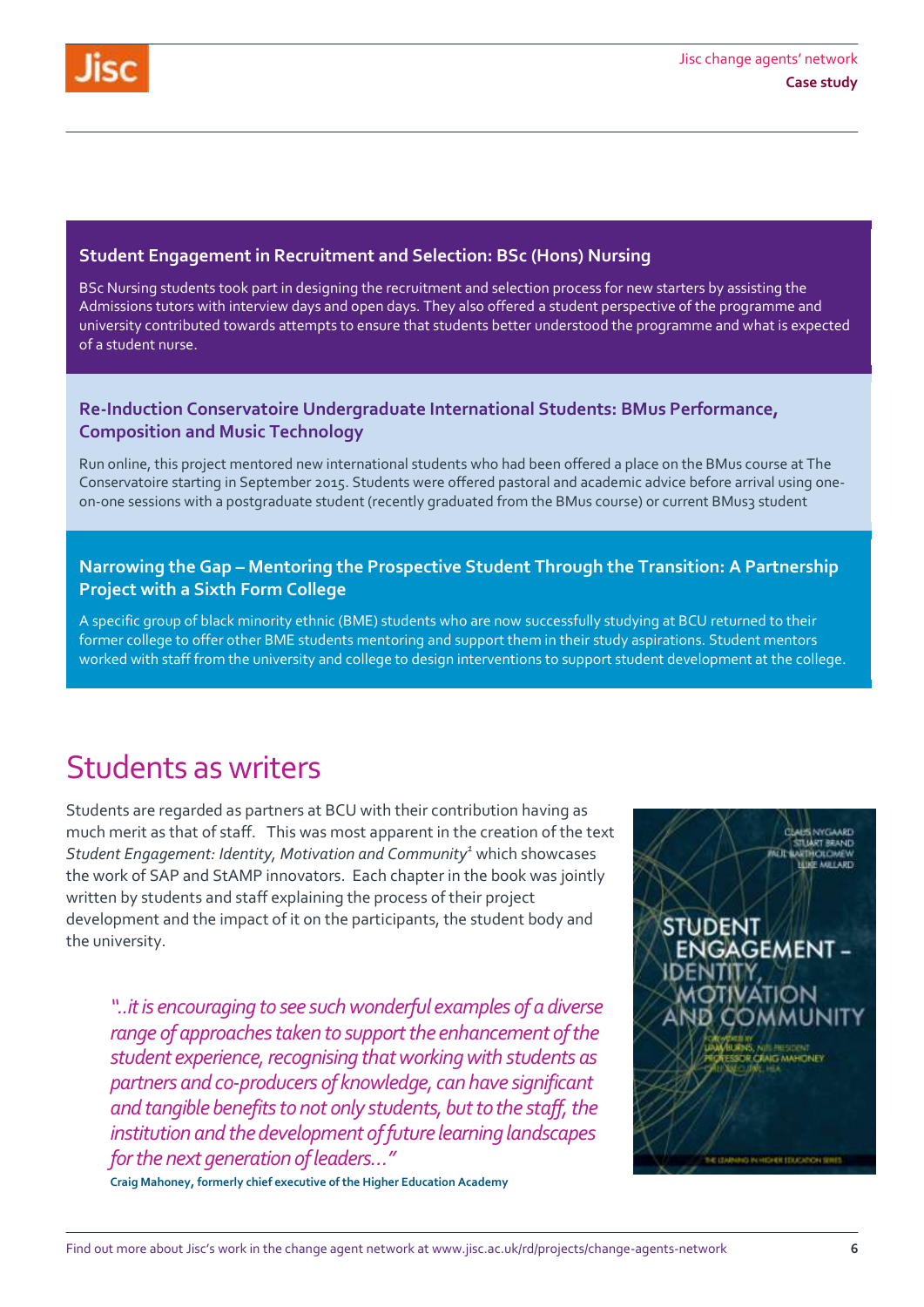## Showing faith in student abilities

Supporting the development of practical and professional skills is an approach that is embedded throughout the change agent initiatives. The third initiative that has evolved from the student engagement work at BCU is the **[OpportUNIty:](http://www.bcu.ac.uk/about-us/celt/student-engagement/student-employment-opportunity) Student jobs on campus** scheme.

Developed through the HEA's Change Academy process, the [OpportUNIty](http://www.bcu.ac.uk/about-us/celt/student-engagement/student-employment-opportunity) scheme was established within the University's Human Resources function and saw the creation of student jobs on campus as an outlet to offer students a first opportunity to fill many of the part-time positions available at the university.

*"I feel student employment is the central part of the student engagement agenda. By employing our own students the University shows a sign of faith in their abilities, a sign that we recognise the strengths of what our students have to offer, but it's also a way of the University carrying out its own functionsmore effectively."* **Professor Stuart Brand, director of learning experience**

OpportUNIty facilitates and supports students to apply for part-time jobs at BCU, to work while they study and to fit the job around their course requirements. The roles vary and include marketing roles, research assistants, mentoring, library assistants, student liaison officers, technicians and ambassadors. Around 1,000 jobsare made available each year to students across the university and it continues to expand and develop.

Students have reported that their wider involvement and employment has broken down barriers and made them feel included and more a part of the university as well as feeling able to approach staff members. It has also equipped them with valuable employability experience and helped to develop their skills.

*"A lot of employers are looking for what else you have done and these partnership projects are perfect for those, that is self-development. I can't tell you the transformational sills I have learned in public speaking, communicating and presenting, and those have all come from working in partnership that have been given as opportunities. Not only is it a safe environment, you are benefiting yourself academically within your own field but it is also the most flexible work you will ever be involved in because we do pay our students for this kind of activity so it goes completely around your timetable."*

**Elgan Hughes, formerly student engagement officer at Birmingham City University**

The financial rationale for OpportUNIty was relatively easy to establish when the university considered the amount of funding spent on part-time staff supplied by agencies. However, the development of employability skills, student self-confidence and the creation of a greater sense of community are also clear benefits that helped to secure commitment for the initial development.

# Emerging impact

Feedback from students taking part in engagement work indicates that theSAP activities are creating a sense of ownership and pride in the institution and the programmes of study offered. In addition, the average grades of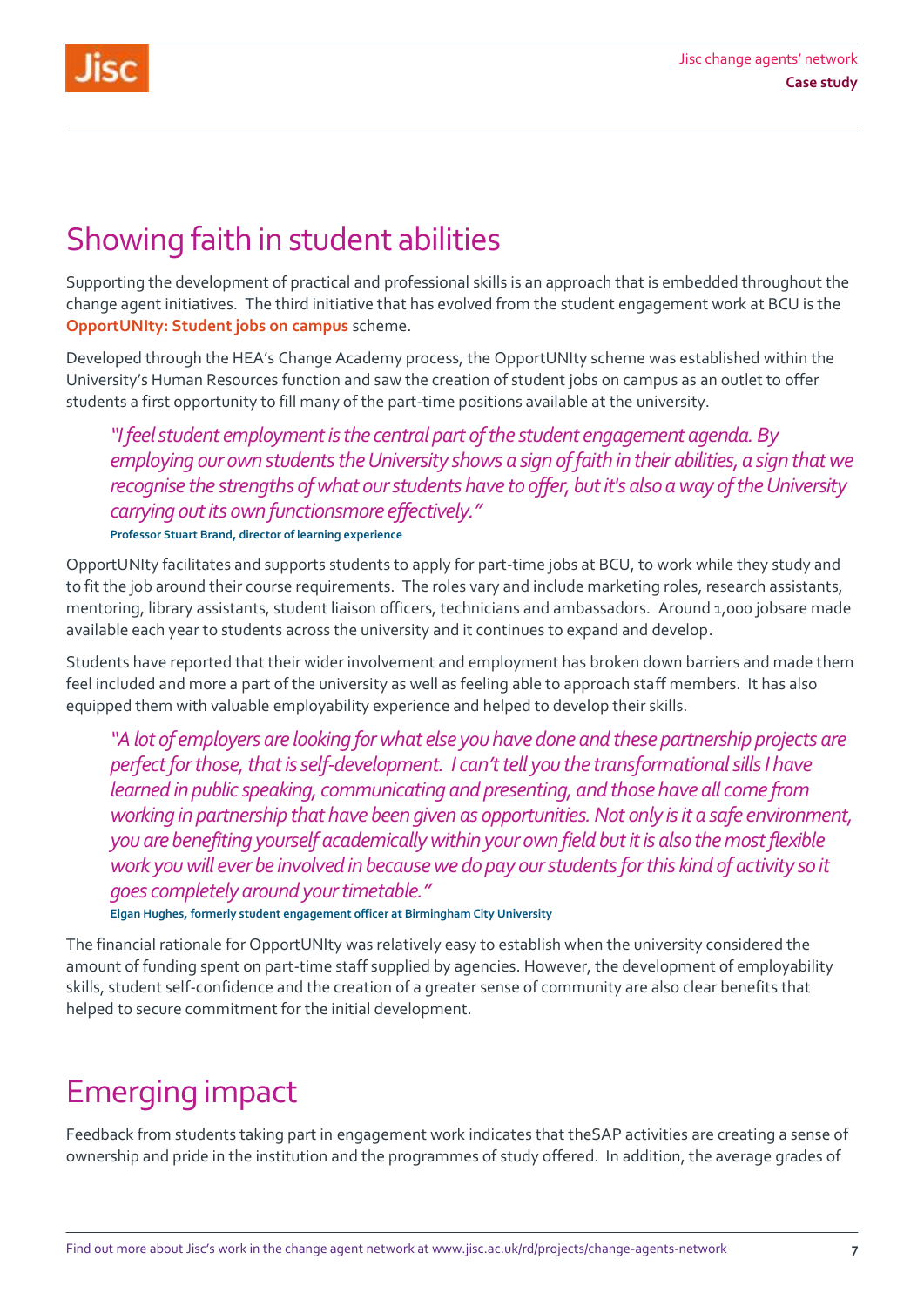

students taking part in the SAP scheme increased by 9.5% during projects rising to 11.3% after projects *(Source: BCU presentation at CAN event March 2015)*

*"The more I got involved in different projects, roles and jobsthe moreI felt involvedwith the university and my grades soared. It is weird because I had so many responsibilities but my grades improved. That whole sense of belonging is really fabulous because without thatI wouldn't be sitting here with a first class degree."* **Stacey Watkins, former student success advisor, Birmingham City University**

*"95% of students surveyed that had been involved in student partnership activities at Birmingham City University say they feel a greater sense of belonging and are more motivated to study. They report a stronger sense of community and affiliation with the university and say that they are working hard at their studies."*

**Elgan Hughes, previously student engagement officer, Birmingham City University**

### Sustaining and embedding

*"We need to live the student experience and thrive at all levels. We seek to engage our students at all levels as they progress through their journey."* **Professor Cliff Allen, Vice chancellor for Birmingham City University speaking at the Universities UK conference on enhancing the student experience (December 2015)** 

BCU has developed three strong and inter-related initiatives in the Student Academic Partners, Student Academic Mentoring Partners and OpportUNIty: Student jobs on campus schemes. The roles that students are invited to play within the BCU learning community and in shaping and developing their own learning experience and those of their peers continues to grow and evolve.

Staff at BCU feel that through these three schemes they have developed a robust approach to involving students in change agency activities so that they are able to contribute to and build the BCU learning community. Key features are that the activities have a clear identity, motivate students to participate and that effort is rewarded.

BCU has achieved institution-wide commitment to student engagement and partnership working – this has senior support, is led from the executive and is embedded within the university's mission and vision. The role of the student union is also vital to the ongoing development and to sustaining and embedding the various student engagement initiatives.

## Looking to the future

Working with students is now woven throughout all aspects of the university. The principle of student engagement is a starting point for the vast majority of new initiatives. Welcome Week has been redesigned by the university and Students' Union revisiting the student experience and employing a new event management graduate each year to make it relevant to new students. This new approach has seen student attendance at the Welcome fair double and student sign up for societies increase by 20%.